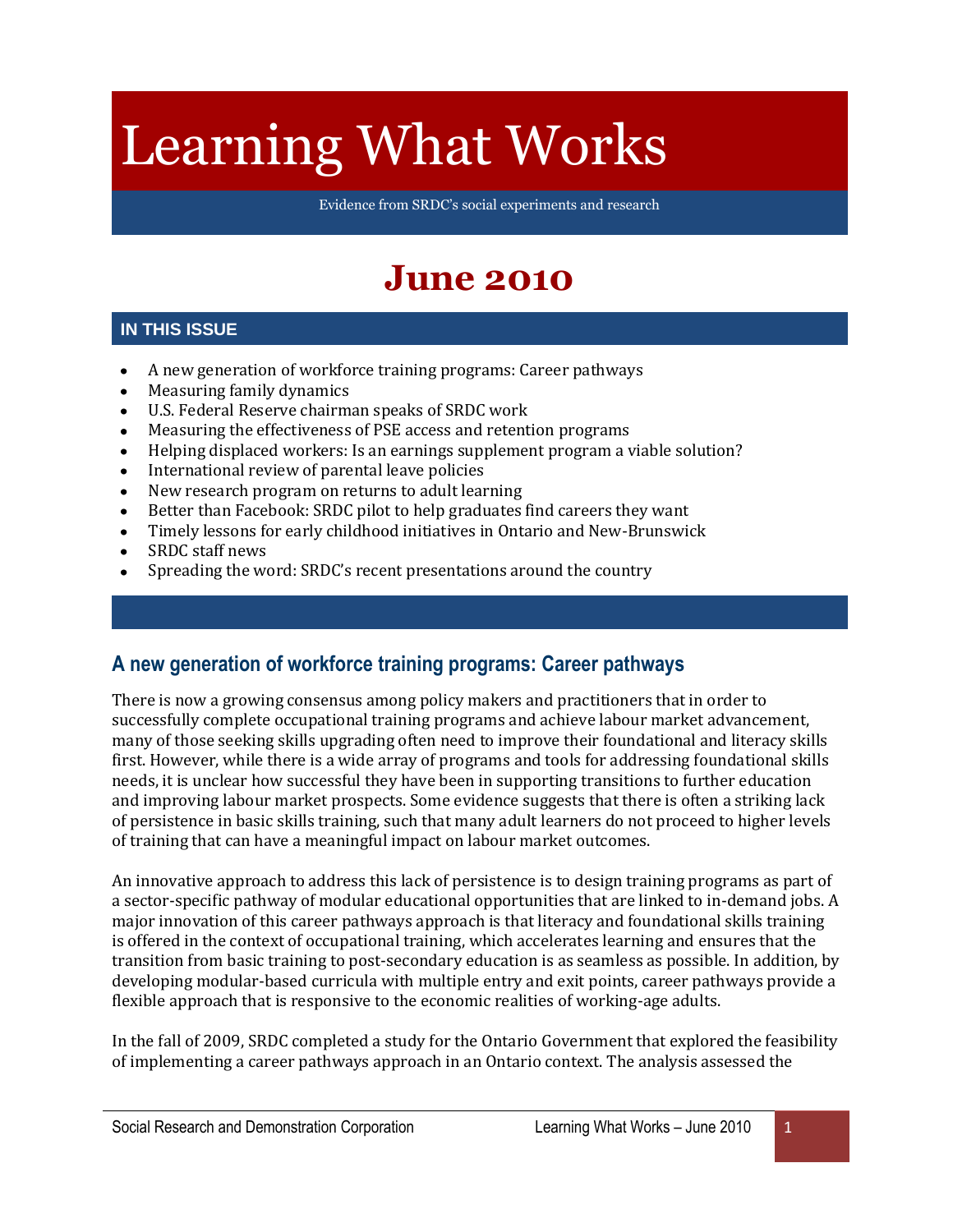existing training delivery infrastructure, identifying strengths that could be built on and gaps that would need to be addressed for a successful implementation. The analysis provided strong evidence to suggest that Ontario has implemented some elements of a pathways approach but has stopped short of a comprehensive system that links in-demand occupations with integrated and transparent educational pathways. Based on the findings of the consultation exercise conducted as part of the study, the SRDC report found strong interest among Ontario stakeholders for a pilot project that would build on existing elements of the Ontario adult education system and evaluate a comprehensive career pathways approach.

SRDC is conducting a series of additional consultations with policymakers and training practitioners in several Canadian jurisdictions to explore the relevance and feasibility of innovative training programming such as the pathways approach.

[Read the report.](http://www.srdc.org/uploads/Career_pathways_report.pdf)

#### **Measuring family dynamics**



The critical role of the family in child development and well-being is widely recognized across many academic disciplines, including psychology, sociology, family therapy, economics, health, and social work. The breadth of academic interest is reflected in the vast number of measures developed to assess family dynamics, the many variations in their application, and the models or theories upon which they are based. With the support of Human Resources and Skills Development Canada, SRDC engaged in a study of the measurement of family dynamics to

promote a better understanding of the relationship between the current measures and child outcomes, and to identify priorities to improve the collection of data on family dynamics in Canada.

Measurement of family dynamics is done for research and for clinical purposes. In research, measures of family dynamics are collected for the statistical comparison of populations, baseline data and longitudinal studies, as well as for policy and program planning. In a clinical setting, measures may be used at intake for case assessment, for treatment planning, for measurement of changes over time and outcomes.

For the first part of the study, SRDC conducted an extensive literature search to select the most common approaches and identify their strengths and weaknesses, and to summarize the reliability and validity of the various measures. As a result, SRDC selected 12 measures (scales, questionnaires, indices, and models) of full family functioning for detailed review based on evidence-based criteria. Based on the findings from the literature review, SRDC then developed a survey for the second part of the study. Experts across disciplines were invited to respond to the survey in order to gain a fuller understanding of the measures and their application.

Responses to the survey of experts reaffirmed the findings from the literature review. There is no one clearly superior way to measure family dynamics. Experts agreed that while psychometric properties are paramount in importance, different approaches and different measures have relative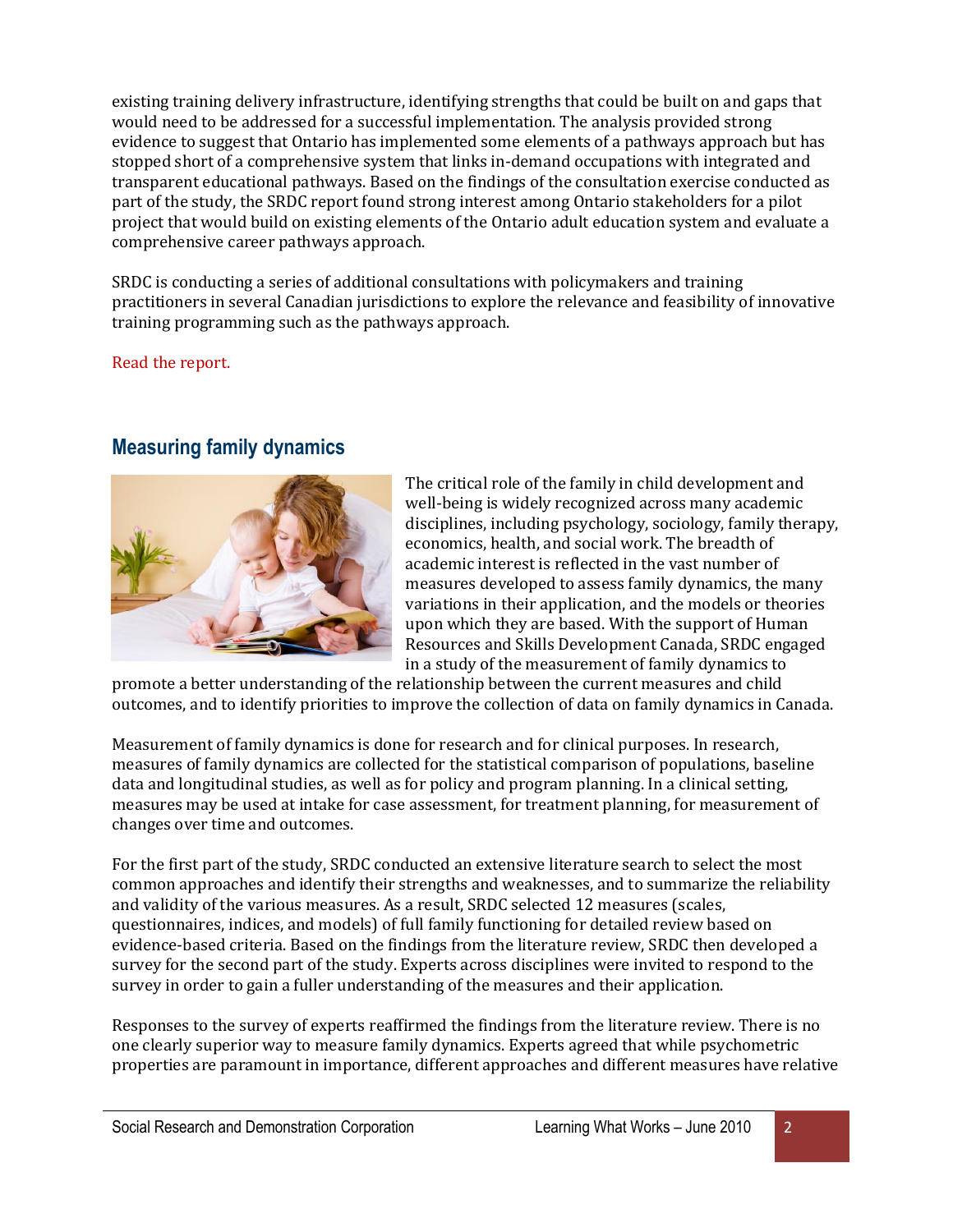merit, depending on the research questions, population of interest, sample size, budget, and intended analyses.

The constructs that the experts felt were most important to measure for child outcomes were the ones most commonly found in the literature and generally captured by the 12 selected measures. Variations in terminology aside, these include parental warmth, communication, conflict resolution, economic well-being, parenting style/control, parental involvement, family values/community involvement, physical and mental health, and family structure/stability.

Expert opinions point to the importance of having a measure that can be reliably applied to the increasingly diverse population of Canada. Measures must be culturally appropriate, and accessible in terms of language and concepts. Although adequate measures of family dynamics exist, future work should examine not only their applicability to the broad population of interest, but the currency of their constructs given socio-cultural and economic changes and trends in the lives of Canadian families.

[Read the report.](http://www.srdc.org/uploads/FamilyDynamics_FinalReport.pdf)

#### **U.S. Federal Reserve chairman speaks of SRDC work**

The chairman of the United States Federal Reserve, Ben Bernanke, recently referred to the work of SRDC at a University of South Carolina commencement ceremony. In his speech on "The Economics of Happiness", he spoke of the merits of a "program in Canada" – SRDC's Community Employment Innovation Project (CEIP). Here's an excerpt:

*But, again, many things beside income contribute to feelings of well-being. For example, as I mentioned, social interactions appear very important for individual happiness. One application of this insight – and this is just an example of the type of research connected with the "economics of happiness" that may bear policy insights – involved a program in Canada in which recipients of employment insurance or income assistance were offered jobs in community development and opportunities to develop a social network 1. Being unemployed is stressful, not just because of loss of income but also because of feelings of loss of control and diminished self-worth. But individuals who participated in these opportunities reported higher satisfaction than those who did not. Further study could shed light on the effectiveness of alternative approaches to traditional unemployment insurance programs.* (*The Economics of Happiness*, May 8, 2010)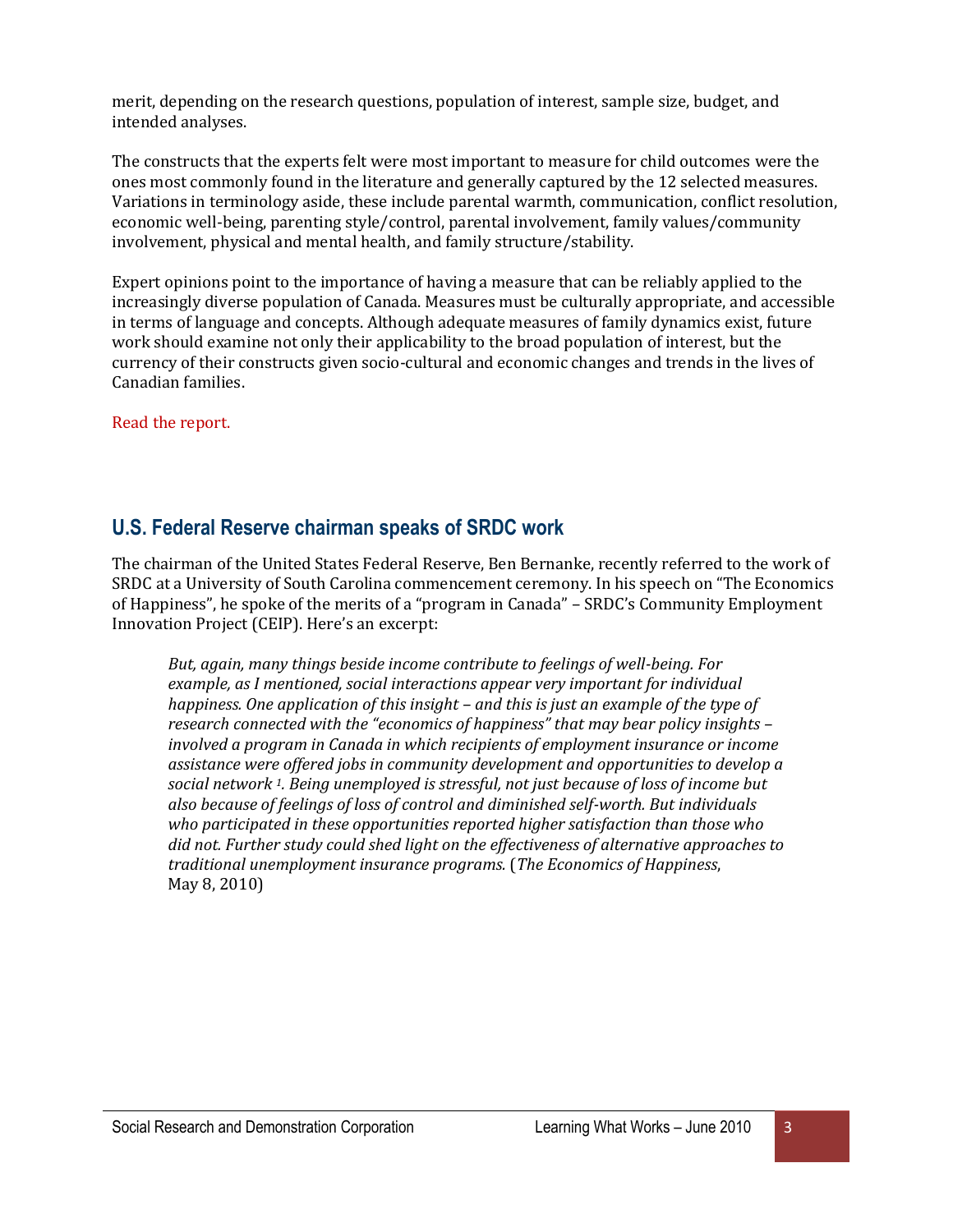Mr. Bernanke mentioned CEIP with reference to a recent working paper, *Measuring and Understanding Subjective Well-Being*, co-authored by SRDC board member, John Helliwell.

CEIP was a demonstration project that tested an active re-employment strategy for unemployed individuals who volunteered to work on locally developed community projects in areas of chronic unemployment. In exchange for foregoing their employment insurance or social assistance benefits, CEIP offered participants wages to work on community projects for up to three years, giving them a significant period of stable income and an opportunity to gain work experience, acquire new skills, and expand their network of contacts. CEIP provided subsidized labour that could productively meet local needs. Communities created decision-making bodies and mobilized sponsors to develop projects that responded to these needs.

The CEIP model succeeded in promoting local cohesion, encouraging the development of social capital, and increasing socially inclusive activities in participating communities. Significant positive effects were achieved for groups served by the projects, in particular for youth, seniors, and lowincome families. Another important finding was that individuals participating in communitysponsored projects engaged more in formal volunteering during and after CEIP, providing muchneeded resources for local organizations and improving social inclusion among volunteers.

CEIP was conceived by Human Resources and Social Development Canada (HRSDC) and funded by HRSDC and the Nova Scotia Department of Community Services. SRDC managed CEIP from 1999 to 2005, which involved 1,500 participants and 250 not-for-profit organizations in 6 Cape Breton communities. SRDC released CEIP final results in November 2008.

Read Ben Bernanke's speech, *[The Economics of Happiness](http://www.federalreserve.gov/newsevents/speech/bernanke20100508a.htm)*, May 8, 2010.

Read a [summary](http://www.nber.org/papers/w15887) of the J. Helliwell and C. Barrington-Leigh working paper, *Measuring and Understanding Subjective Well-Being*.

Read th[e CEIP final report.](http://www.srdc.org/uploads/CEIP_finalrpt_ENG.pdf)

Read th[e executive summary of the CEIP final report.](http://www.srdc.org/uploads/CEIP_finalrpt_ES_ENG.pdf)

Read [more information about CEIP.](http://www.srdc.org/en_what_we_do_item.asp?category=623&id=27397)

--------------------------------------------------------------------------------

1. Helliwell, John F., & Barrington-Leigh, Christopher P. (2010). *Measuring and Understanding Subjective Well-Being*, NBER Working Paper Series 15887 (Cambridge, Mass.: National Bureau of Economic Research, April).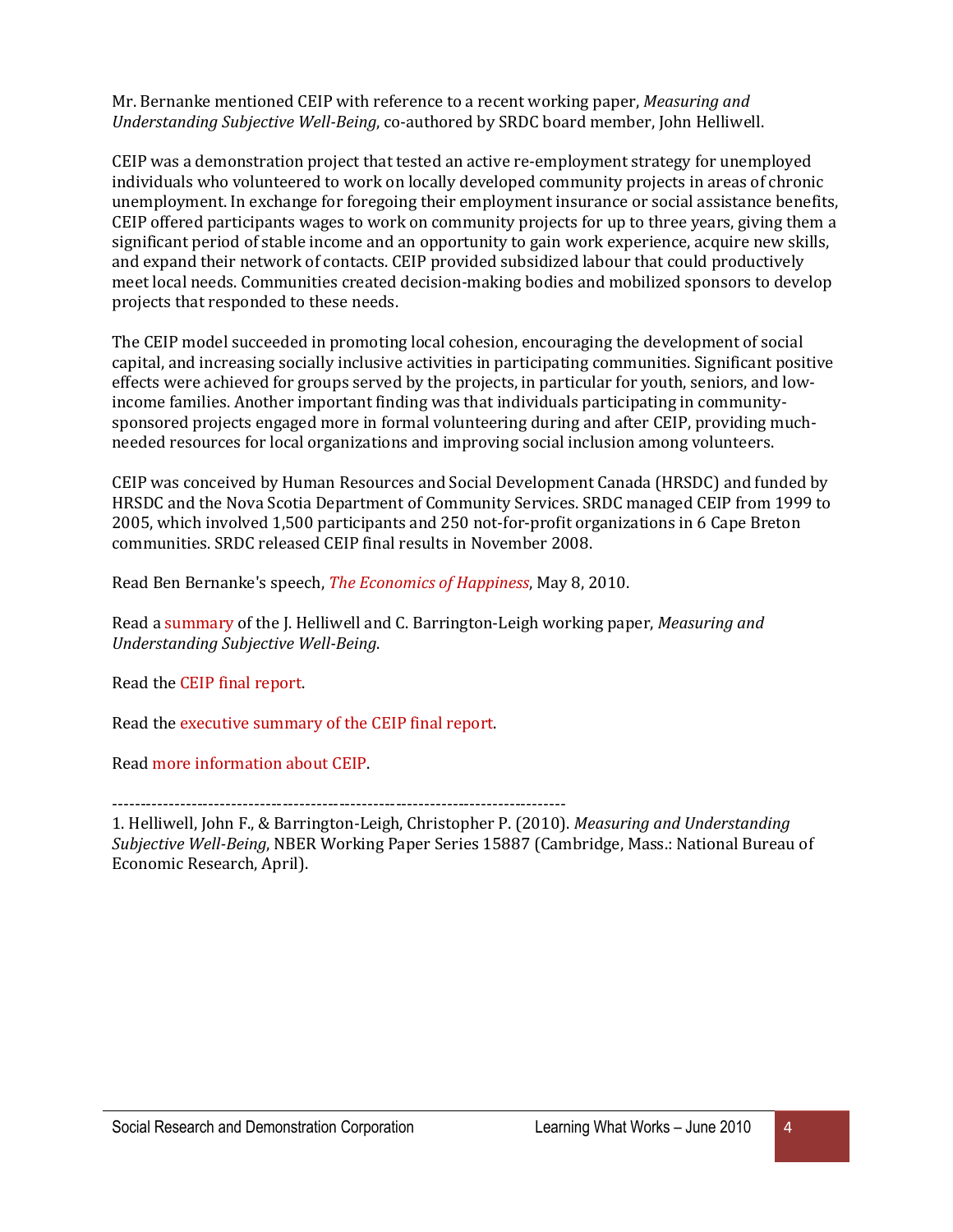#### **Measuring the effectiveness of PSE access and retention programs**



Educational success is not shared equally among Canadians. Youth from lower income families, Aboriginals, and those who would be first in their family to attend postsecondary education or PSE ("first-generation" students) remain under-represented on the campuses of Canada's post-secondary institutions. Not only are underrepresented groups less likely to enrol in PSE, but they are also at greater risk of leaving without completing their program.<sup>1</sup> Reducing the access gap is important for promoting both equality and associated community

benefits for all Canadians, as well as for ensuring a competitive labour market.

Canadian post-secondary institutions have responded to access gaps with innovative programs to recruit, enrol and graduate students from under-represented groups. These efforts reflect the core of their institutional missions to widen participation in higher education, and many of the strategies appear promising. However, as noted recently by the Organisation for Economic Co-ordination and Development (OECD) "there is little evidence about the effects of institutional support programmes on student outcomes."<sup>2</sup> Given the importance of reducing the access gap and the scope of institutional efforts to address it, the time is right to ask if institutions have the data they need to determine whether or not initiatives are meeting their objectives.

With the support of the Canada Millennium Scholarship Foundation, SRDC recently completed a study on the data-readiness of PSE access and retention programs for lower-income youth, Aboriginals, and first-generation students. The study methodology included an environmental scan followed by site visits to universities and colleges to learn more from institutional researchers and program delivery staff about the data they collect, access and use to support delivery and evaluation of their access initiatives for under-represented students.

The study by SRDC principal research associate, Sheila Currie, found numerous examples of innovative access and retention programs for under-represented groups at Canadian postsecondary institutions. Equally impressive was the demonstrated commitment of institution staff and community partners, and institutional willingness to evolve so that students from all backgrounds can feel they belong on their campuses. The study findings indicate, however, that institutions likely do not have the data required to fully assess the effectiveness of their access and retention programs for under-represented students. Data gaps result from challenges, including

- a lack of consistent definitions for under-represented groups, resulting in incomparability over time and across institutions and jurisdictions;
- difficulties identifying the target groups, including the potential reluctance to self-identify especially at sensitive points in the student cycle;
- the inability to access or link datasets due to a lack of common identifiers and limitations imposed by the regulatory environment;
- a lack of outcome measures and longitudinal data;
- a lack of adequate resources to collect and analyze data.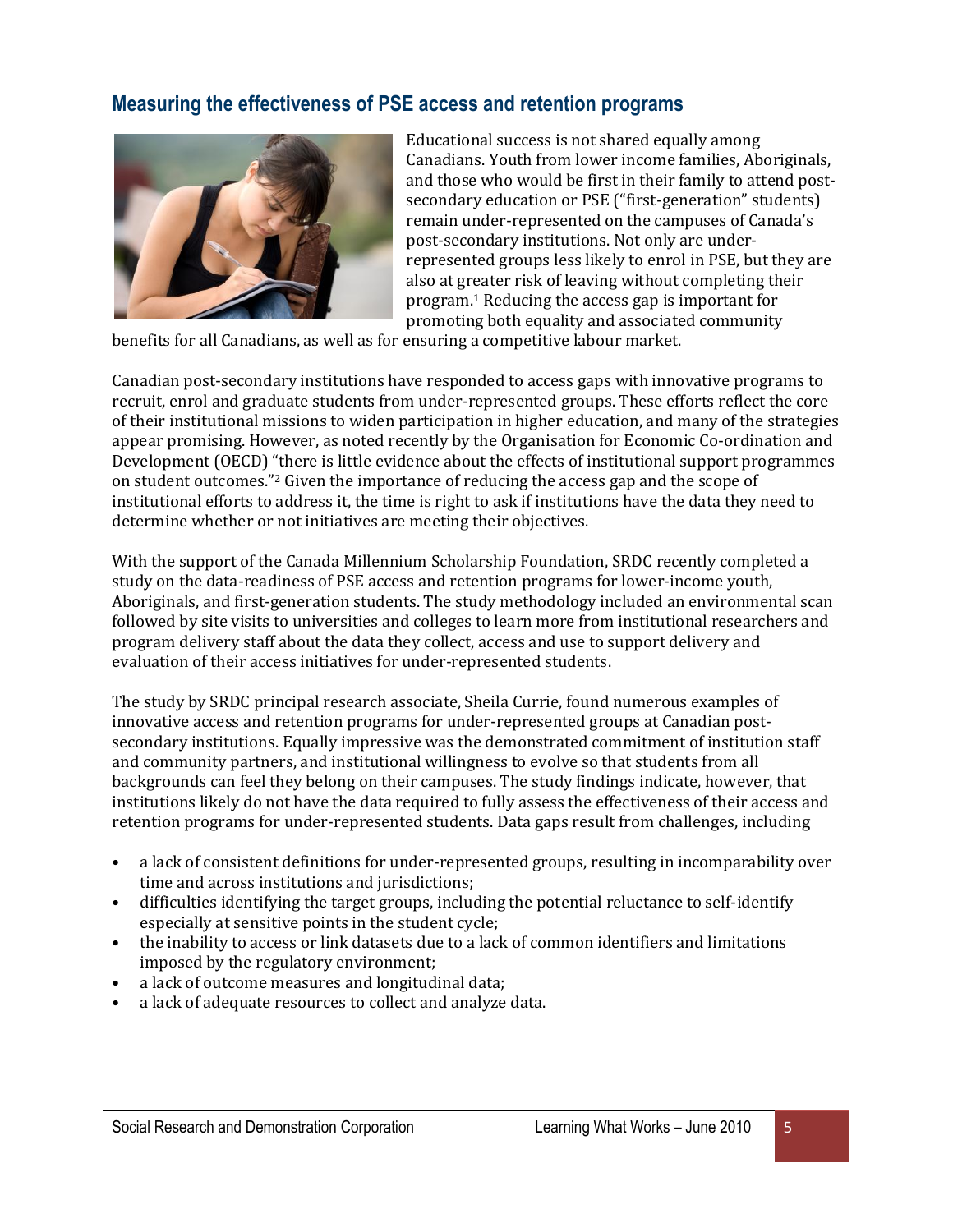Staff at partner institutions clearly showed both their determination to put the available data to the best use, and their desire to improve their data-readiness in order to rigorously evaluate and continually improve their access strategies.

The findings point to three main considerations that should be of interest for all who wish to reduce the access gap. The first is that, in addition to developing and implementing innovative programs and strategies, improving access for and retention of under-represented students in Canadian PSE also requires a commitment to evaluating the impacts of these investments. The institutional vision and objectives are clearly articulated by leadership and communicated within the institution and to community partners.

A second consideration is to put in place a purposeful and coordinated strategy, based on input from stakeholder groups and including elements of systematic data collection, standardized questions and centralized data collection. In the United States, the Education Trust has launched an ambitious project to close the access and completion gaps between low-income and minority students and other students. The initiative brings colleges together as they each work to achieve their own overall improvement targets, with agreement to use a common set of metrics to evaluate progress. In Canada, the first steps toward creating a similar national strategy might include the creation of a task force with membership from provincial/federal, national, PSE institutional and educational leaders whose purpose it would be to hold broad consultations to begin articulating a national data strategy.

A third area for consideration is to support investment in institutional infrastructure. This would involve increased support for program delivery staff, who often have little time or human resource capacity to implement rigorous evaluations of program outcomes. Funding for a dedicated administrative position, or staff, within the institution is another way of building infrastructure to promote access and retention initiatives.

Read th[e report.](http://www.srdc.org/uploads/PAR_Institute_Data_Report_EN.pdf)

Read th[e literature review.](http://www.srdc.org/uploads/PAR_Literature_review.pdf)

--------------------------------------------------------------------------------

1. Clement, J. 2008. "University Attainment of the Registered Indian Population, 1981–2001: A Cohort Approach." Horizons 10 (1).

2. Santiago, P., K. Tremblay, E. Basri, and E. Arnal. 2008. Tertiary Education for the Knowledge Society, Volume 2. Paris: OECD.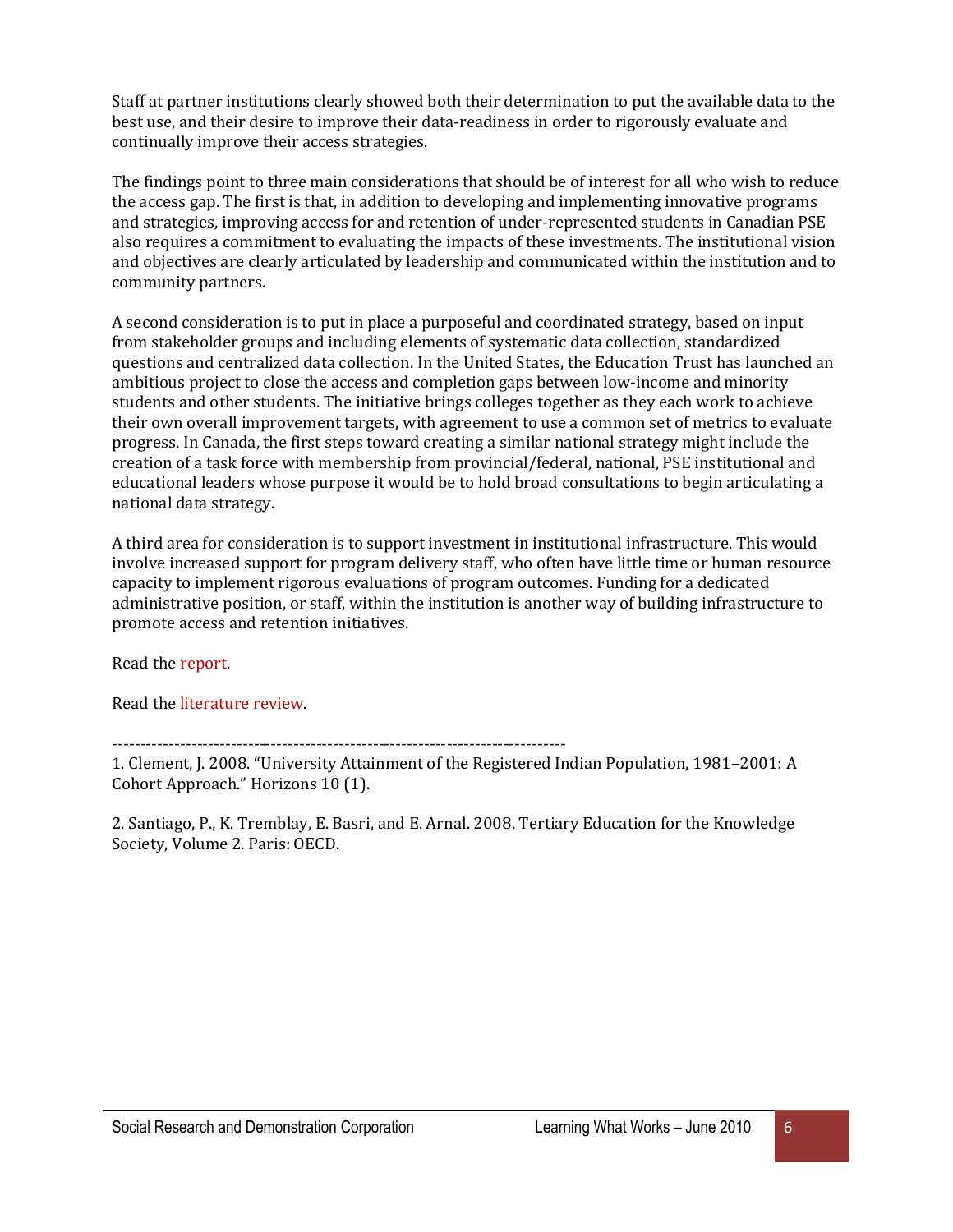#### **Helping displaced workers: Is an earnings supplement program a viable solution?**

On March 12, SRDC president, Jean-Pierre Voyer, participated in an expert roundtable on policies for displaced workers organized by Human Resources and Skills Development Canada (HRSDC). His presentation focused on what was learned from an SRDC demonstration project, the Earnings Supplement Project (ESP), which took place in Canada in the mid-1990s thanks to the sponsorship of HRSDC. SRDC implemented and evaluated the project, which tested an innovative approach to help displaced workers reintegrate the labour market faster. SRDC also aimed to determine whether or not such an approach would be appropriate in today's context to address problems faced by displaced workers.

ESP provided a financial incentive to encourage unemployed people to return to work more quickly than they otherwise would. ESP offered eligible recipients of employment insurance (EI), a temporary supplement to their earnings if they experienced a reduction in earnings when they left EI to go back to work. Supplements were calculated to make up 75 per cent of the difference between earnings prior to EI and earnings in the new job.

Although results of the experiment showed that the approach made a difference in accelerating return to work, the impact was rather small. While participating displaced workers showed a strong interest in the supplement offer, few ended up benefiting from the offer (2 of 10 participants), reflecting perhaps the difficulties participants had in finding new employment. Indeed, the first condition to qualify for the supplement was to find a job. Six out of ten program group members did not find a job in time (within 26 weeks) to qualify for the supplement. Mr. Voyer commented that if earnings supplements were offered in a labour market environment where there were few jobs available, even low paying jobs, then the chances of success of such a policy were likely to be slim.

Are there reasons to believe that results would be different 15 years later? According to Mr. Voyer, it is hard to tell. The Canadian economy was doing well during the time the ESP experiment took place (1995-1996) and the average unemployment rate compared fairly well with today's unemployment situation. However, Canada is seeing a period where labour shortages are expected to be a feature of the labour market for at least a couple of decades, due to the aging population. All things being equal, labour market conditions should be favourable in coming years and make it easier for displaced workers to find new employment and make use of earnings supplements.

ESP clearly indicated that government should not expect major changes from the introduction of such a program to reduce the duration of unemployment or unemployment benefits. However, if the main policy objective is to provide financial compensation to displaced workers who have to bear a disproportionably higher share of the costs of economic adjustment, then a program of earnings supplements may be successful if it is well targeted and offered with job search assistance services.

Mr. Voyer complemented his presentation with examples of other changes to the EI system that could be considered to help address issues associated with displacement.

Read th[e notes of the presentation.](http://www.srdc.org/uploads/Displaced_workers_HRSDC_Mar10.pdf)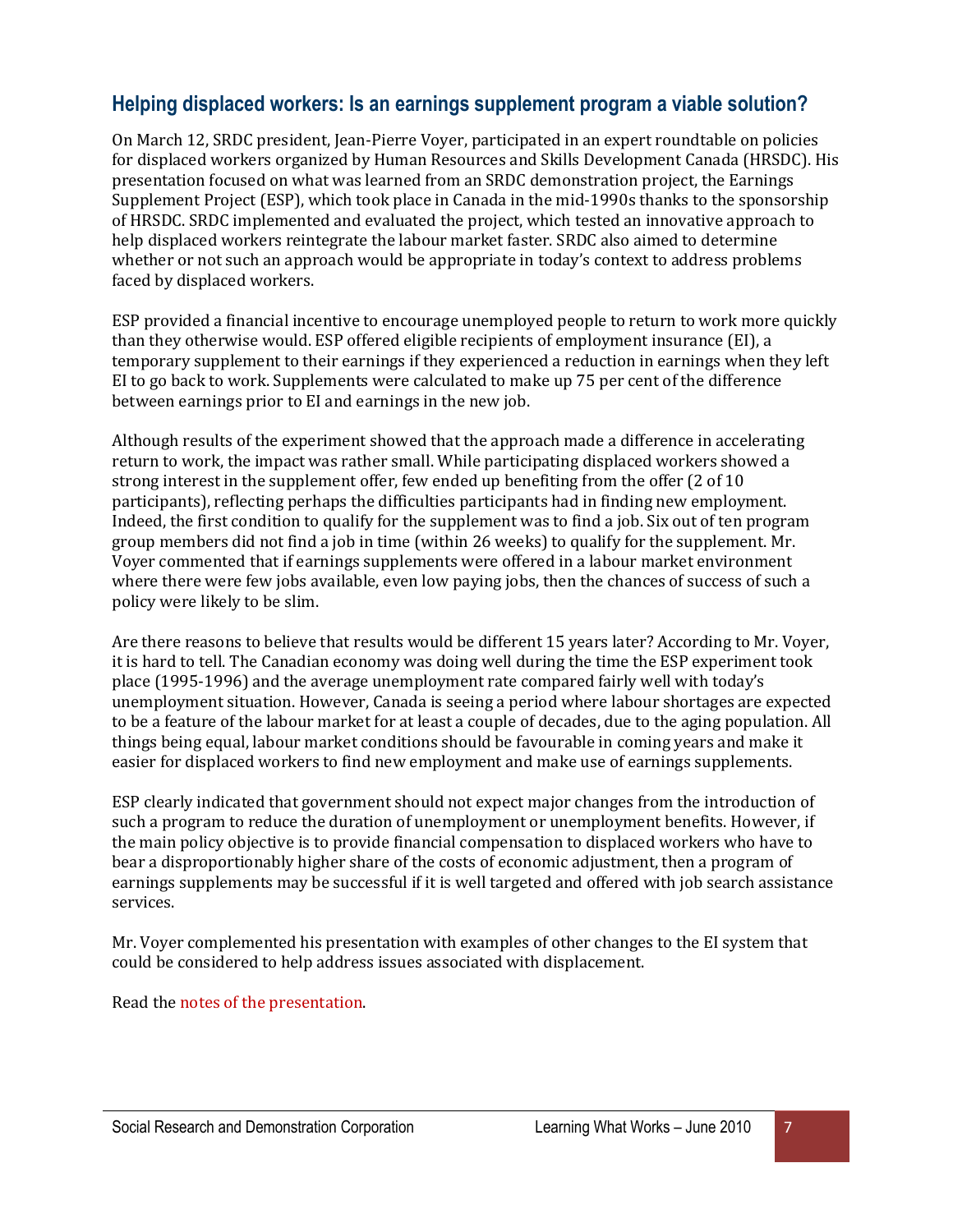#### **International review of parental leave policies**



SRDC was selected by Human Resources and Skills Development Canada to conduct a review of domestic and international research and policy literature on existing parental leave policies and their impacts. The report, authored by Jennifer Robson, describes the development and up-to-date details on parental leave policies in Norway, Sweden, the United Kingdom, France, Spain, Japan, Australia, New Zealand, the United States, and Canada (with attention to the unique features of Quebec's provincial

parental insurance program). The report highlighted the impacts of these policies on children, parents, and employers.

Access and uptake of maternity and parental leave seems to be associated with better infant outcomes (like infant mortality, immunization, and certain developmental milestones). Available research does not isolate the effects of leave from the effects of the quality of care received, but it suggests that the best outcomes are seen among children of better educated mothers.

When combined with widespread access to private and public child care, maternity and parental leave appear to be beneficial for employment among women. When benefits are very low or absent, women are likely to return to work quickly or to exit the workforce altogether, particularly if they are lower-wage workers.

There is little evidence regarding the impact of leave policies on family functioning. Families with higher levels of income and education are more likely to take longer leave, or any leave among fathers, when the leave period is associated with a meaningfully high level of benefits to replace the wages lost. This effect is less evident in families with low or modest incomes.

Offering parental leave to parents is likely to be neutral for employers at worst and may even be somewhat positive given the high costs of employee turn-over.

There is no evidence of adjustments to either labour market participation or fertility decisions (both overall and in terms of timing) to suggest that policies encourage births or labour market exits. Qualitative research does show that women consider access to EI benefits among other factors in making plans about pregnancy, but the economic research finds no measurable evidence of a behavioural effect. Women may overestimate the degree to which access to benefits alters their behaviour.

Research on uptake of paternity leave and employer practices suggests that policy may have an important signalling effect on both of these actors. In the absence of proscriptive policy, fathers and employers exhibit a pattern of relatively rare uptake of leave for parental care giving.

The final section of the report discusses gaps in the research and proposes areas for future policyrelevant research.

Read th[e report.](http://www.srdc.org/uploads/Parental_leave_report.pdf) Read th[e slide presentation.](http://www.srdc.org/uploads/Parental_leave_deck.pdf)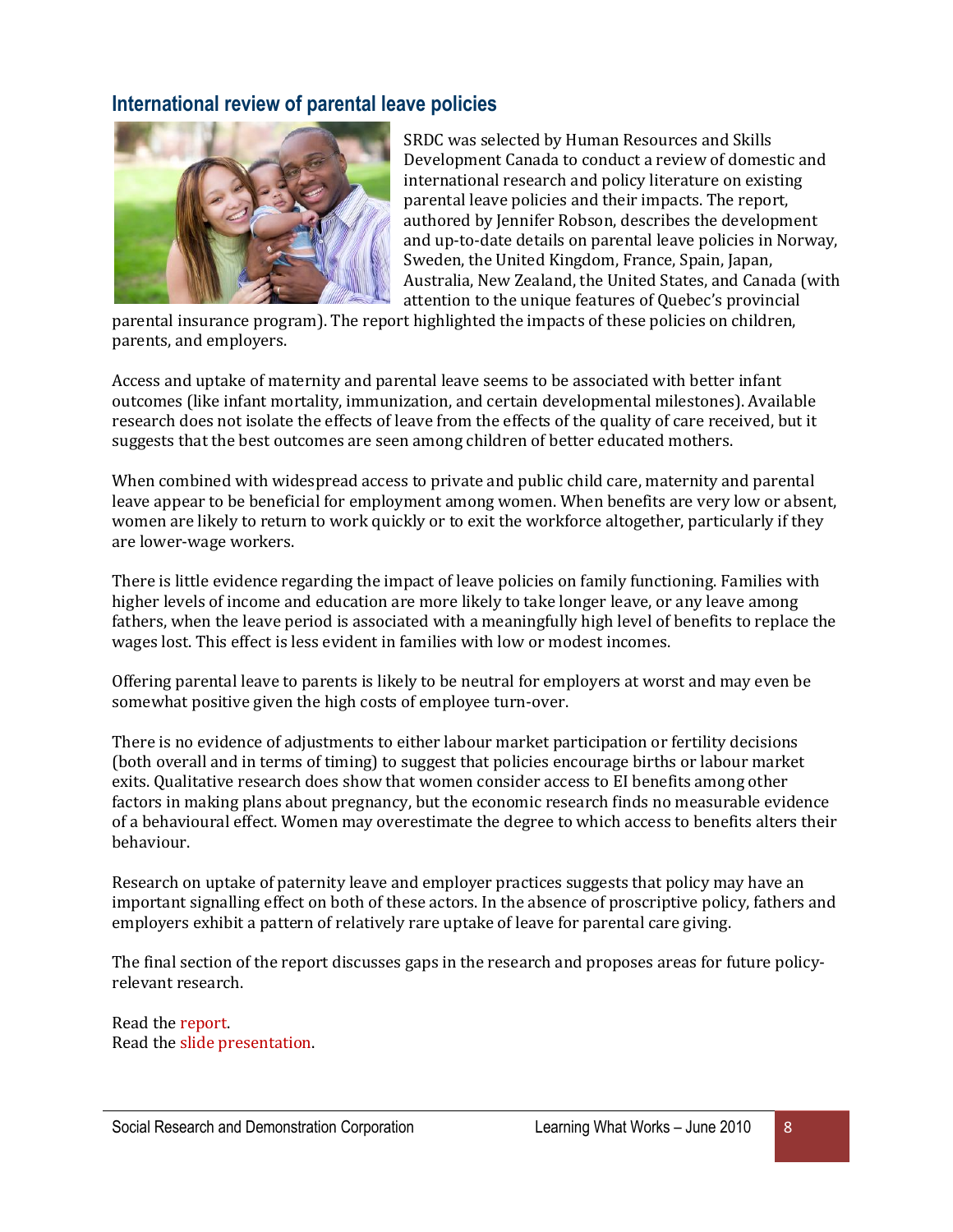#### **New research program on returns to adult learning**



In February 2010, SRDC brought together a multidisciplinary group of experts from across Canada for a oneday workshop on adult learning. The workshop was the official launch of the Returns to Adult Learning Research Program, a three-year collaboration between SRDC and the Canadian Labour Market and Skills Researcher Network (CLSRN).

The program is motivated by the finding that despite a strong case for benefits of lifelong learning as a cornerstone

for growth, prosperity, and social cohesion, a large percentage of Canadian adults still do not possess the minimum level of skills needed in a knowledge-based economy. This figure has barely changed in 10 years. How can more adults be encouraged to upgrade their skills? Which types of adult education and training work best for what types of adult learners under which types of circumstances? More fundamental, how do we measure the benefits of adult learning?

The Returns to Adult Learning Research Program has three objectives:

- develop and test a comprehensive theoretical, analytical, and methodological framework for understanding and measuring economic and non-economic impacts of learning;
- use this framework to conduct empirical research and address policy relevant research questions, such as who should invest in adult learning activities, what is the relative role of governments, firms, and individuals in fostering these investments, and what are best practices for adults with low education or low skills;
- identify data needs for future research and support the development of future Canadian surveys.

In broader terms, the program will serve several purposes. It will estimate the performance of education and training systems in generating adult learning opportunities and producing required competencies. It will assess the impact of these competencies on social and economic outcomes at individual and aggregated levels. Finally, it will help to clarify the policy levers that could contribute to strengthening competencies.

The program will use a number of methodologies, including environmental scans, literature reviews, framework development, and empirical analysis to estimate economic and social returns to adult learning. The research program will be informed by the latest expertise in the field and will also build capacity by engaging new researchers. Internal and academic peer review and the ongoing involvement of policymakers, practitioners, and other stakeholders will ensure academic excellence and policy relevance of the research.

The program is co-led by Karen Myers, SRDC senior research associate, and Arthur Sweetman, McMaster University and CLSRN lead representative on the program. A core multidisciplinary research team is made up of several scholars: Kjell Rubenson and Richard Desjardins (University of British Columbia), Scott Murray (consultant), Mina Piesca (University of Gueph), Lisa Kaida (University of Toronto), Marc Frenette (Statistics Canada), Brigid Hayes (consultant). Others include SRDC president Jean-Pierre Voyer, research director David Gyarmati, and senior research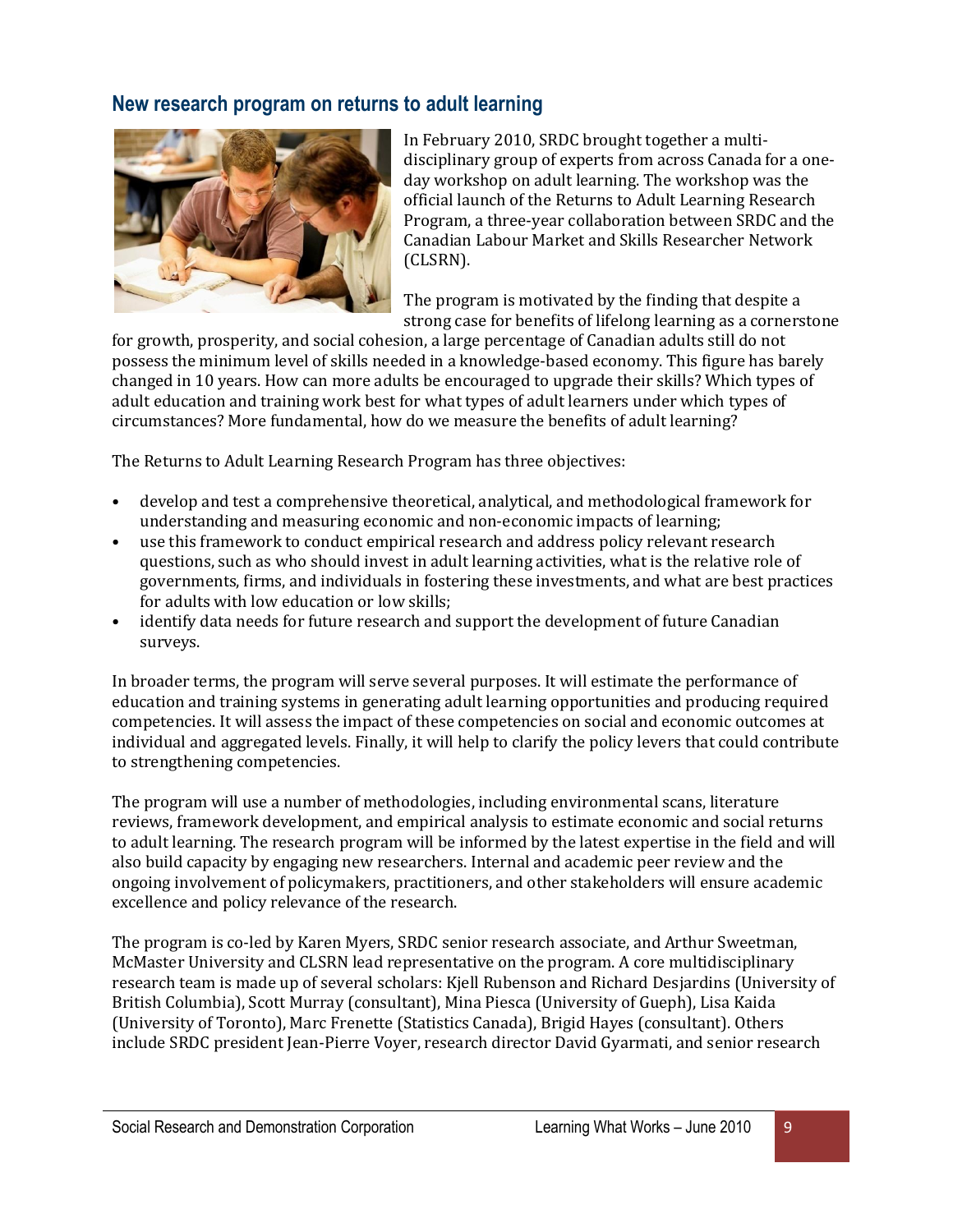associate Boris Palameta. The program will also draw on an extended network of experts to produce a series of empirical papers.

The Returns to Adult Learning Research Program is funded by Human Resources and Skills Development Canada.

### **Better than Facebook: SRDC pilot to help graduates find careers they want**



The current generation of Canadian youth has, on average, more education than any of its preceding generations. However, about 25 per cent of graduates from a Canadian college or university end up in jobs that require far less education or far fewer skills than they have. Why do so many graduates find themselves in a job situation that does not meet their expectations and skills? What are the best ways to help them reach their full potential on the labour market and get their career in motion? Human Resources and Skills Development Canada has mandated SRDC to provide reliable evidence on whether labour market competencies of recent graduates can be improved with customized tools for job searching and career planning.

The CareerMotion demonstration project is to involve 700 graduates living in British Columbia. Participants are recruited among post-secondary graduates under the age of 40 who consider themselves overqualified for their most

recent or current job. Eligible participants have to hold a degree, diploma, or certificate from a Canadian post-secondary institution (college or university) obtained more than a year ago.

Participants have access to a customized Web portal that provides a wide range of information about today's labour market. The portal is designed to promote the effective use of relevant, high quality labour market information by relating resources and links to identified needs of the users, identifying learning outcomes that users can expect by following a given resource or link, and making the information readable, browsable, and searchable. It provides participants opportunities to gather and process occupational information and encourage them to record in writing their goals, future plans, and occupational analyses. Resources of labour market information are organized in ways that guide job seekers through five key stages of career planning and job searching: conducting self-assessments, generating opportunities, researching alternatives, making decisions, and planning actions.

SRDC is conducting the evaluation of CareerMotion as a social experiment using a random assignment design. Graduates are randomly assigned to one of two experimental groups: a program group that is given access to the Web portal, or a comparison group. Experiences of participants in the program and control groups will be assessed through Web surveys. A baseline survey is administered at enrolment, and a follow-up survey takes place five weeks later to capture the effects of providing participants with this customized Web portal. The effectiveness of the portal will be measured using validated psychometric scales and questionnaires to assess participants'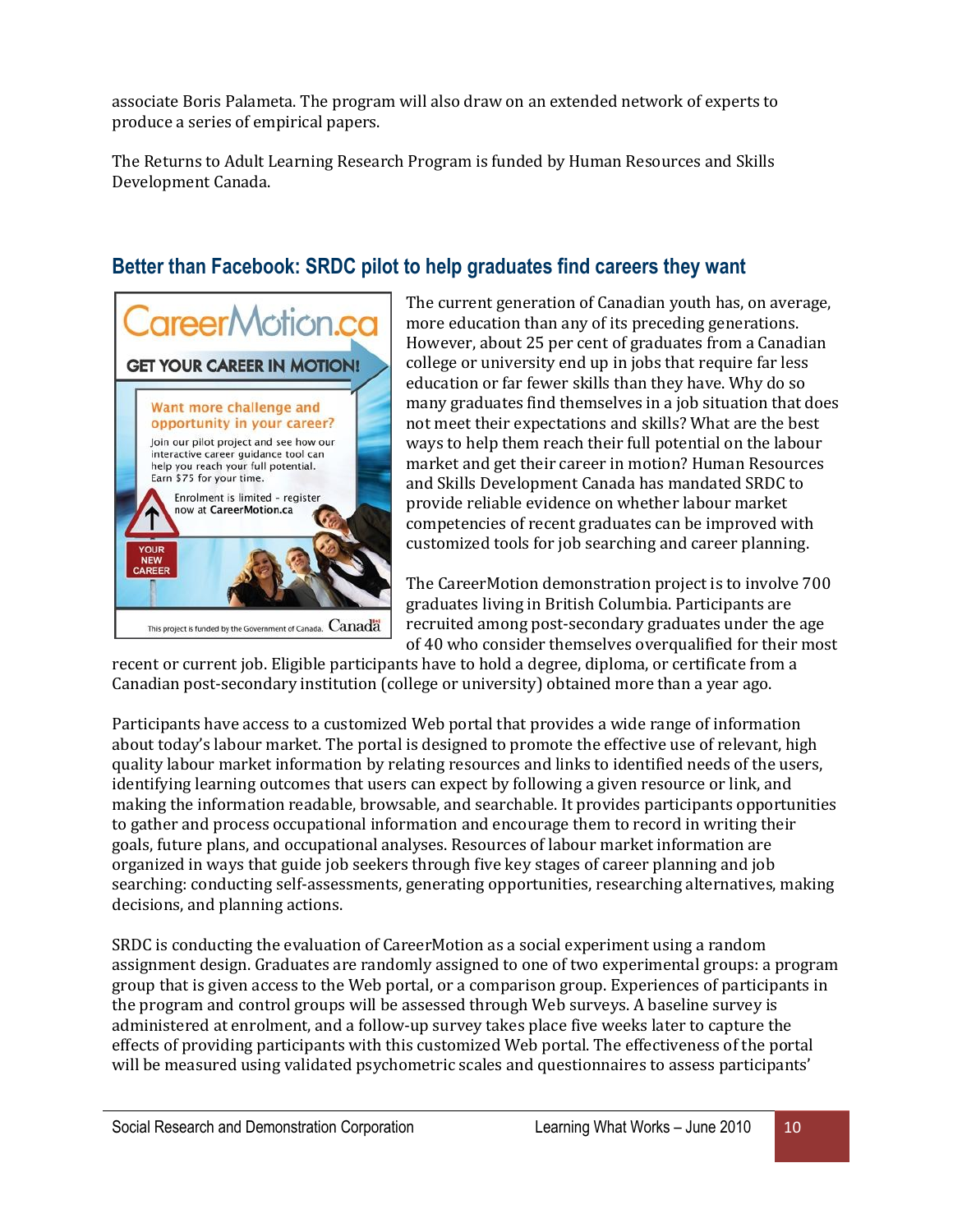competencies in making decisions about their career and engaging in job search activities that can improve their employment outcomes.

Recruitment of participants in the project started earlier this year and research findings will be available in the summer of 2010. In February 2009, SRDC published *[Improving Career Decision-](http://www.srdc.org/uploads/CareerMotion_design_rpt.pdf)[Making of Young Workers](http://www.srdc.org/uploads/CareerMotion_design_rpt.pdf)*, which presents both the analytical framework for the study of job search and career planning behavior, and a set of guiding principles for the design of the Web-based intervention. For more information about CareerMotion, visi[t www.careermotion.ca](http://www.careermotion.ca/) or contact [Carole Vincent,](mailto:cvincent@srdc.org) SRDC project director.

#### **Timely lessons for early childhood initiatives in Ontario and New-Brunswick**



An on-going SRDC project targeting preschoolers has very concrete implications for public policies in Ontario and New-Brunswick. Funded by Human Resources and Skills Development Canada, the Child Care Pilot Project (CCPP) seeks to rigorously test the combined impact of a quality daycare program and a series of family literacy workshops on the development of Francophone pre-schoolers living in minority settings. While past studies have evaluated similar programs, few have done so using comparison groups. To our knowledge, none have tested the combined impact of a quality daycare program and family literacy workshops on preschoolers' linguistic, cultural, and overall development as well as their school preparedness.

CCPP has already provided important lessons that can be useful to new programming introduced in New Brunswick and Ontario. As part of its *Early Childhood Strategy Action* 

*Plan – 2008-2009*, the government of New Brunswick created early childhood development centres to provide integrated and coordinated community services and programs to parents and children. The province also introduced an early learning and child-care curriculum in province-regulated daycares.

Ontario has fully endorsed the recommendations of Dr. Pascal's 2009 report, *With Our Best Future in Mind: Implementing Early Learning in Ontario*. Dr. Pascal's vision includes the creation of familycentered schools that are vibrant learning hubs, providing children and their parents with opportunities for child learning, care, health, culture, arts, and recreation from the prenatal period through adolescence. Starting in September 2010, the Ontario Ministry of Education will implement full-day learning for four- and five-year-olds over a period of three years.

The early childhood policies of New Brunswick and Ontario include features found in CCPP: provisions for early identification and intervention services, a common programming framework, and an array of strategies to improve school-parent communication and help parents promote their children's development and education. In both provinces, people connected to government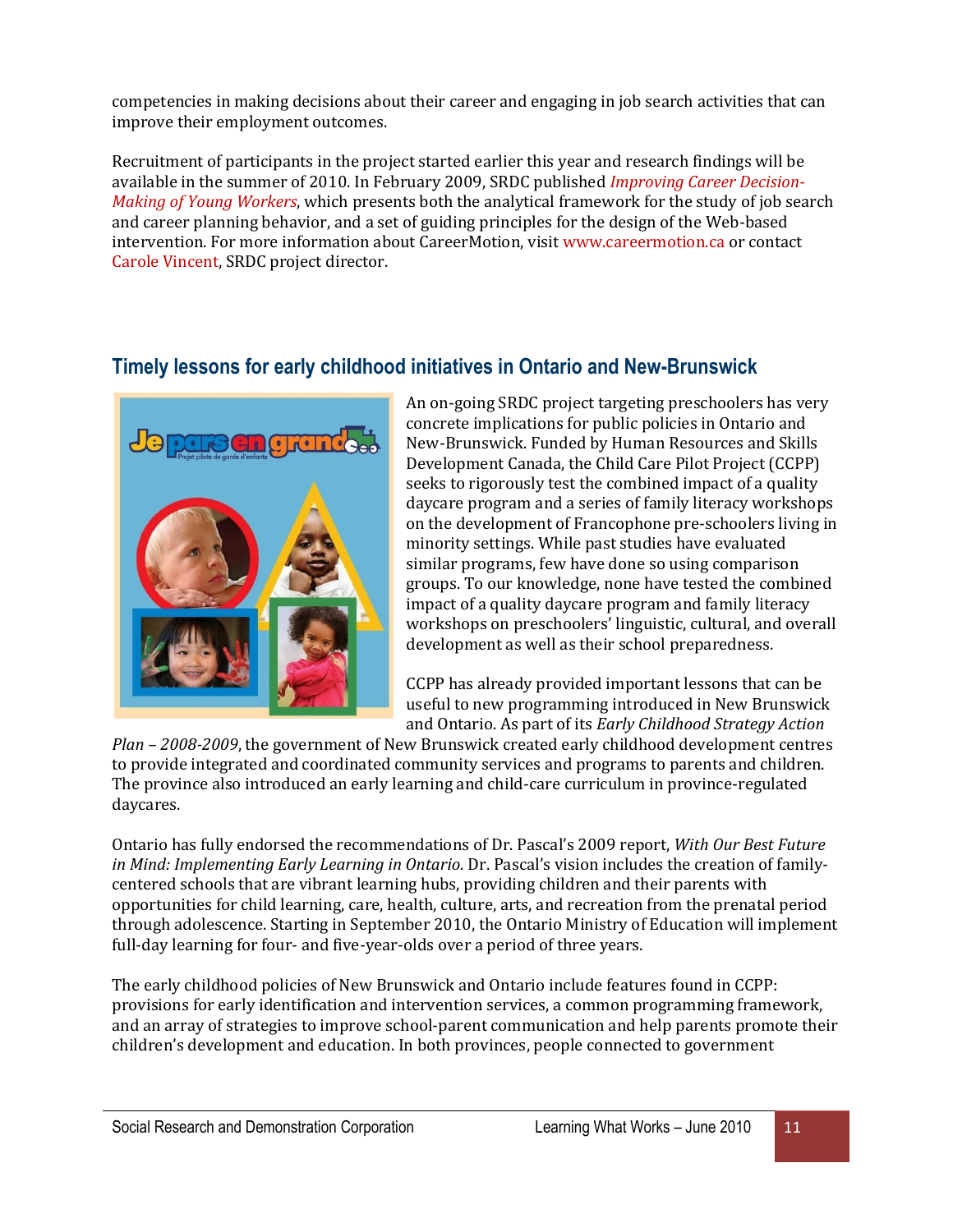ministries responsible for these policies have expressed great interest in CCPP with a view to inform their program design and work plans.

CCPP has prompted equal interest from numerous community partners. For example, two French school boards in Ontario have considered a two-pronged intervention, targeting young Francophone preschoolers, similar to the one tested in CCPP. In September 2009, one board implemented a new preschool program for Francophone children aged three and their families. The piloted program aims to increase children's school readiness through a part-time quality preschool program combined with seven family literacy workshops where parents discuss how best to help their children prepare for school. SRDC is working with this school board to implement and evaluate the new program and conduct research activities, ranging from logic model development to data collection, data analysis, and report writing.

On another note, SRDC just released the CCPP baseline report. Interim findings of the project should be available in the fall of 2010.

Read th[e CCPP baseline report.](http://www.srdc.org/uploads/PPGE_Rapport1_ENG.pdf)

#### **SRDC staff news**

SRDC welcomed four new employees over the past few months and is looking forward to the arrival of another this summer. Each of these individuals brings with them unique research experience that, combined with our existing staff, builds SRDC's pool of talent and expertise.

\_\_\_\_\_\_\_\_\_\_\_\_\_\_\_\_\_\_\_\_\_\_\_\_\_\_\_\_\_\_\_\_\_\_\_\_\_\_\_\_\_\_\_\_\_\_\_\_\_\_\_\_\_\_\_\_\_\_\_\_\_\_\_\_\_\_\_\_\_\_\_\_\_\_\_\_\_\_\_\_\_\_\_\_\_\_\_\_\_\_\_\_\_\_\_\_\_\_\_\_\_\_\_\_\_\_\_\_\_\_\_\_\_\_



**Glenn Thompson** *Research analyst*

Glenn Thompson joined SRDC as a full-time member of the Child Care Pilot Project (CCPP) team earlier this year. In addition to CCPP data analysis, he is helping identify validated French instruments to measure children's developmental progress in language acquisition and reading acquisition. His interests include reading acquisition in children, quantitative analysis of lexical properties, and applied statistical analyses. Glenn holds a Ph.D. in experimental

psychology from the University of Ottawa.



#### **David Cohen**

*Program evaluation manager*

David's broad public sector experience includes 20 years working for the federal government including seven years as an executive in central agencies (Treasury Board Secretariat, Privy Council Office, Intergovernmental Affairs) and line departments (Regional Economic Development, Industry Canada). He has worked as special advisor/chief of staff for the Ontario government (Intergovernmental Affairs), as director for the Quebec government (Research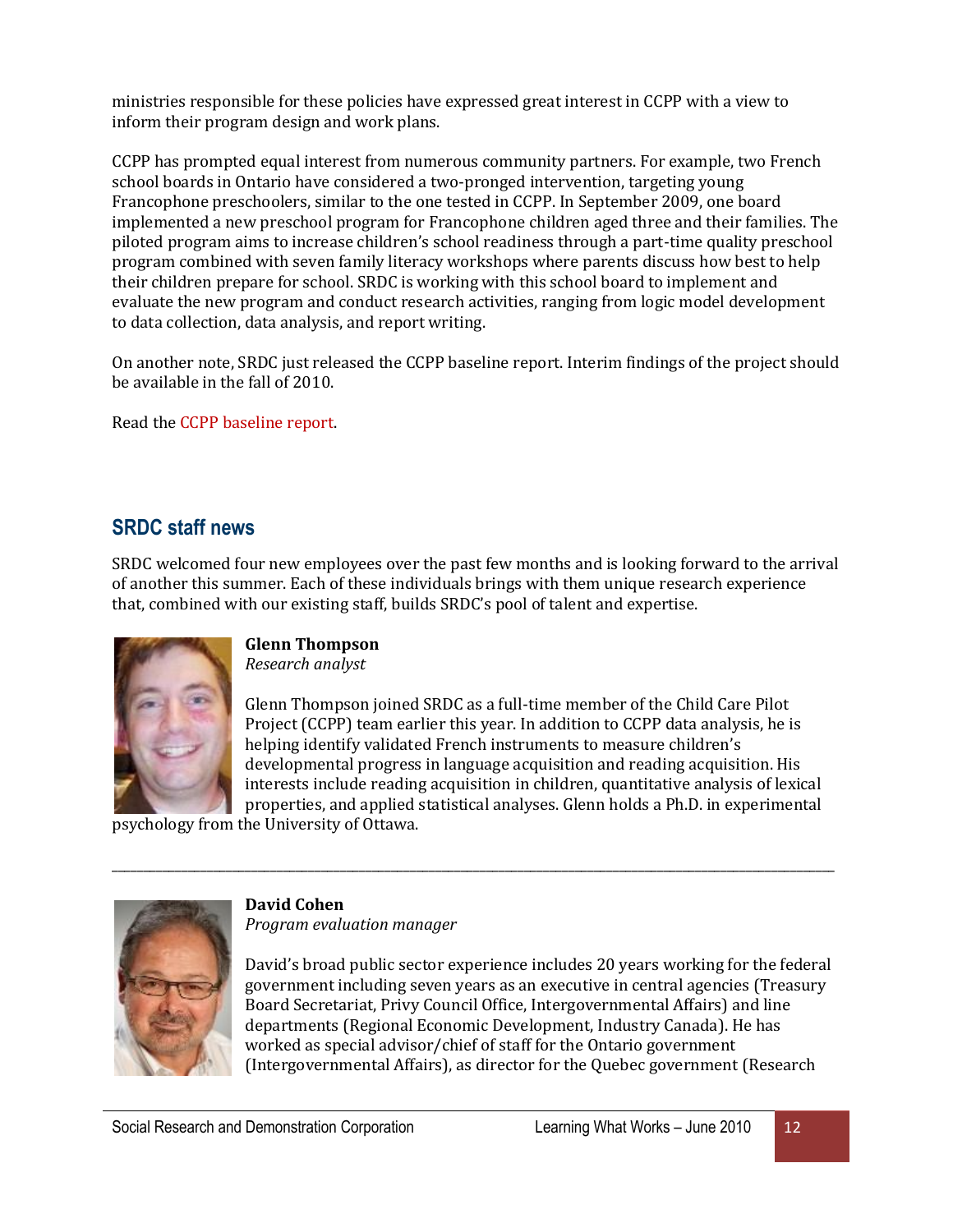Institute on Gerontology/Health and Social Services), municipal governments (Federation of Canadian Municipalities), a public-private economic development organization (Montreal International), and as a socio-economic consultant. David obtained a Master's in Economics and a Master's in Business Administration from the Université de Montréal and pursued doctoral studies in Community and Regional Development at the University of British Columbia.

\_\_\_\_\_\_\_\_\_\_\_\_\_\_\_\_\_\_\_\_\_\_\_\_\_\_\_\_\_\_\_\_\_\_\_\_\_\_\_\_\_\_\_\_\_\_\_\_\_\_\_\_\_\_\_\_\_\_\_\_\_\_\_\_\_\_\_\_\_\_\_\_\_\_\_\_\_\_\_\_\_\_\_\_\_\_\_\_\_\_\_\_\_\_\_\_\_\_\_\_\_\_\_\_\_\_\_\_\_\_\_\_\_\_

\_\_\_\_\_\_\_\_\_\_\_\_\_\_\_\_\_\_\_\_\_\_\_\_\_\_\_\_\_\_\_\_\_\_\_\_\_\_\_\_\_\_\_\_\_\_\_\_\_\_\_\_\_\_\_\_\_\_\_\_\_\_\_\_\_\_\_\_\_\_\_\_\_\_\_\_\_\_\_\_\_\_\_\_\_\_\_\_\_\_\_\_\_\_\_\_\_\_\_\_\_\_\_\_\_\_\_\_\_\_\_\_\_\_



**Ronda D. Louis-Jeune** *Office administrator*

Ronda D. Louis-Jeune joined SRDC in August 2009. Ronda obtained a Bachelor's Degree in Social Sciences with a minor in Psychology at the University of Ottawa.



**Danielle Patry** *Research associate*

Danielle Patry came on board with SRDC in April 2010. Danielle has field experience (recruiting schools, coordinating testing, and organizing data collection) and is familiar with various phases of research, from proposals to publications. She obtained a Ph.D. in experimental psychology from the University of Ottawa, which examined the role and effect of career development on academic self-determined motivation.



#### **Natalie Conte**

*Researcher*

Our Toronto office welcomed Natalie Conte in May 2010. Natalie is working on projects dealing with family literacy and adult learning. She obtained her Master's Degree in Public Policy at the School of Public Policy and Governance (SPPG) at the University of Toronto.



**Marc Frenette** *Senior research associate*

Marc Frenette will join SRDC this summer. His initial focus will involve supporting the work of the Access to Post-Secondary Education (APSE) team in completing two major demonstration projects and to initiate supplementary research projects on the same topic. He will also continue to act as a core research member of the Returns to Adult Education Research Program, a major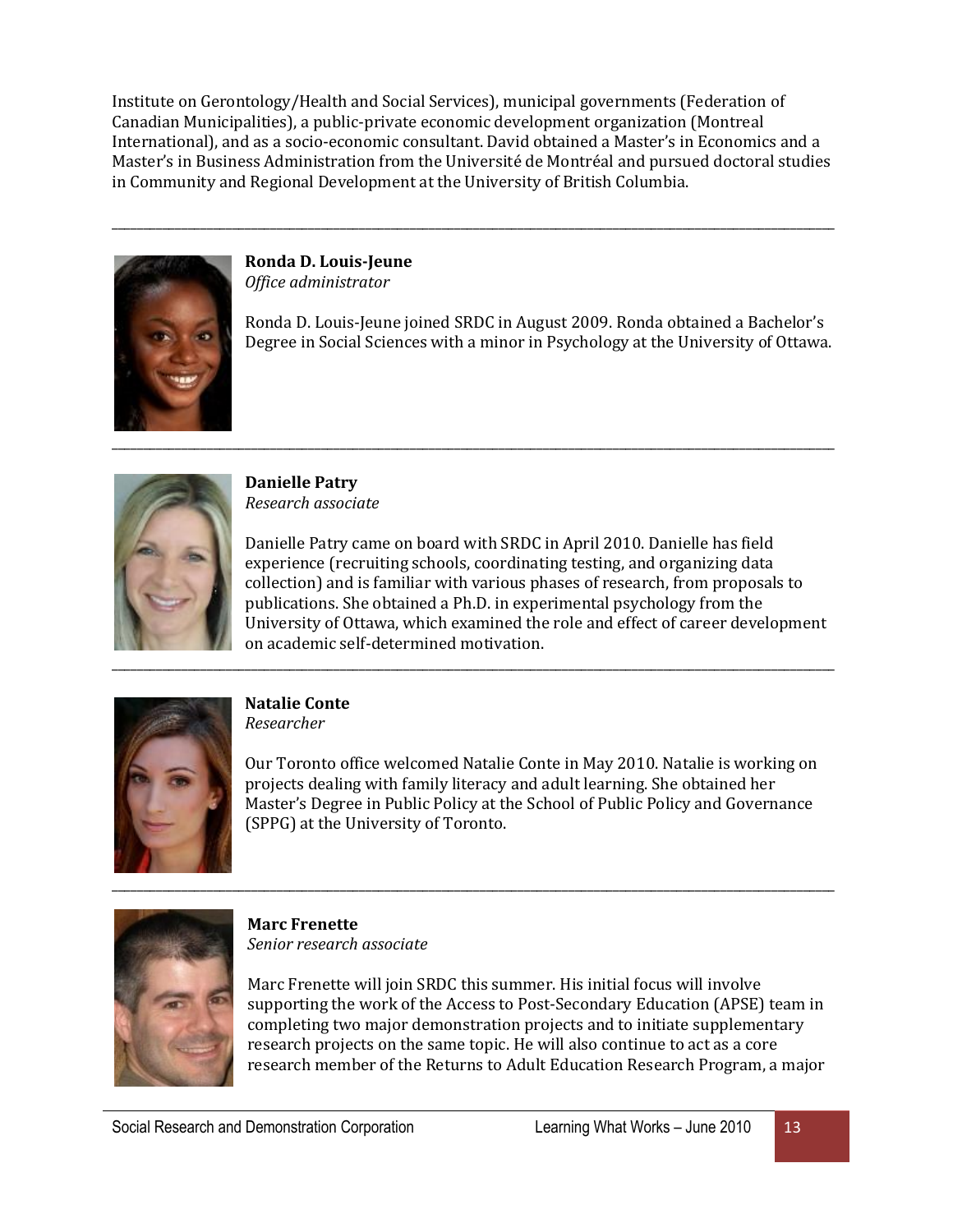collaboration between SRDC and the Canadian Labour Market and Skills Researcher Network (CLSRN). Marc has been a research economist with the Business and Labour Market Analysis Division at Statistics Canada since 1997. His primary areas of interest include economics of education and income inequality. He has published several research papers on both topics in government publications and Canadian and international scientific journals. Marc holds a Master's Degree in Economics and hopes to obtain a Ph.D. in 2010.

Last fiscal year, SRDC recognized six employees whose contributions to SRDC have spanned over a decade:

\_\_\_\_\_\_\_\_\_\_\_\_\_\_\_\_\_\_\_\_\_\_\_\_\_\_\_\_\_\_\_\_\_\_\_\_\_\_\_\_\_\_\_\_\_\_\_\_\_\_\_\_\_\_\_\_\_\_\_\_\_\_\_\_\_\_\_\_\_\_\_\_\_\_\_\_\_\_\_\_\_\_\_\_\_\_\_\_\_\_\_\_\_\_\_\_\_\_\_\_\_\_\_\_\_\_\_\_\_\_\_\_\_\_

- **Michael Dowie**, senior research associate
- **Reuben Ford**, research director
- **David Gyarmati**, research director
- **June Lane**, payroll and benefits administrator
- **Claudia Nicholson**, senior research associate
- **Shawn de Raaf**, senior research associate.

They join Susanna Gurr, research director, and Elizabeth Rodgers, director of Human Resources and Corporate Services, as recipients of the SRDC 10-year service award.

#### **Spreading the word: SRDC's recent presentations around the country**

March 12. SRDC president, Jean-Pierre Voyer, participated in an **expert roundtable on future policy directions for displaced workers**, organized by Human Resources and Skills Development Canada (HRSDC) in Ottawa. In his presentation, he discussed lessons learned from the Earnings Supplementation Project, a demonstration project that tested a financial incentive encouraging displaced workers to return to work more quickly (see "Helping displaced workers" in this issue).

April 26-27. SRDC attended **Statistics Canada's 2010 Socio-Economic Conference** in Gatineau, Québec, where Heather Smith Fowler, senior research associate, presented the early impacts of the BC AVID demonstration project on access to post-secondary education (PSE) in British Columbia. Ms. Smith Fowler spoke about how this early college-preparatory programming in high school can increase access to post-secondary education for middle-achieving students. Carole Vincent, principal research associate, discussed CareerMotion, a demonstration project to assist postsecondary graduates in their career planning. Jean-Pierre Voyer, and senior research associate, Boris Palameta, spoke about Willingness to Pay for PSE, a laboratory experiment to examine price sensitivity and loan aversion among Canadian high school students belonging to under-represented groups.

April 27. SRDC hosted at the Ottawa office a **lunch-and-learn presentation and discussion** for members of the Canadian Evaluation Society. Research director, David Gyarmati, and David Cohen, program evaluation manager, presented "Learning What Works and Why in Social Programs: An Introduction to Social Experiments in Canada".